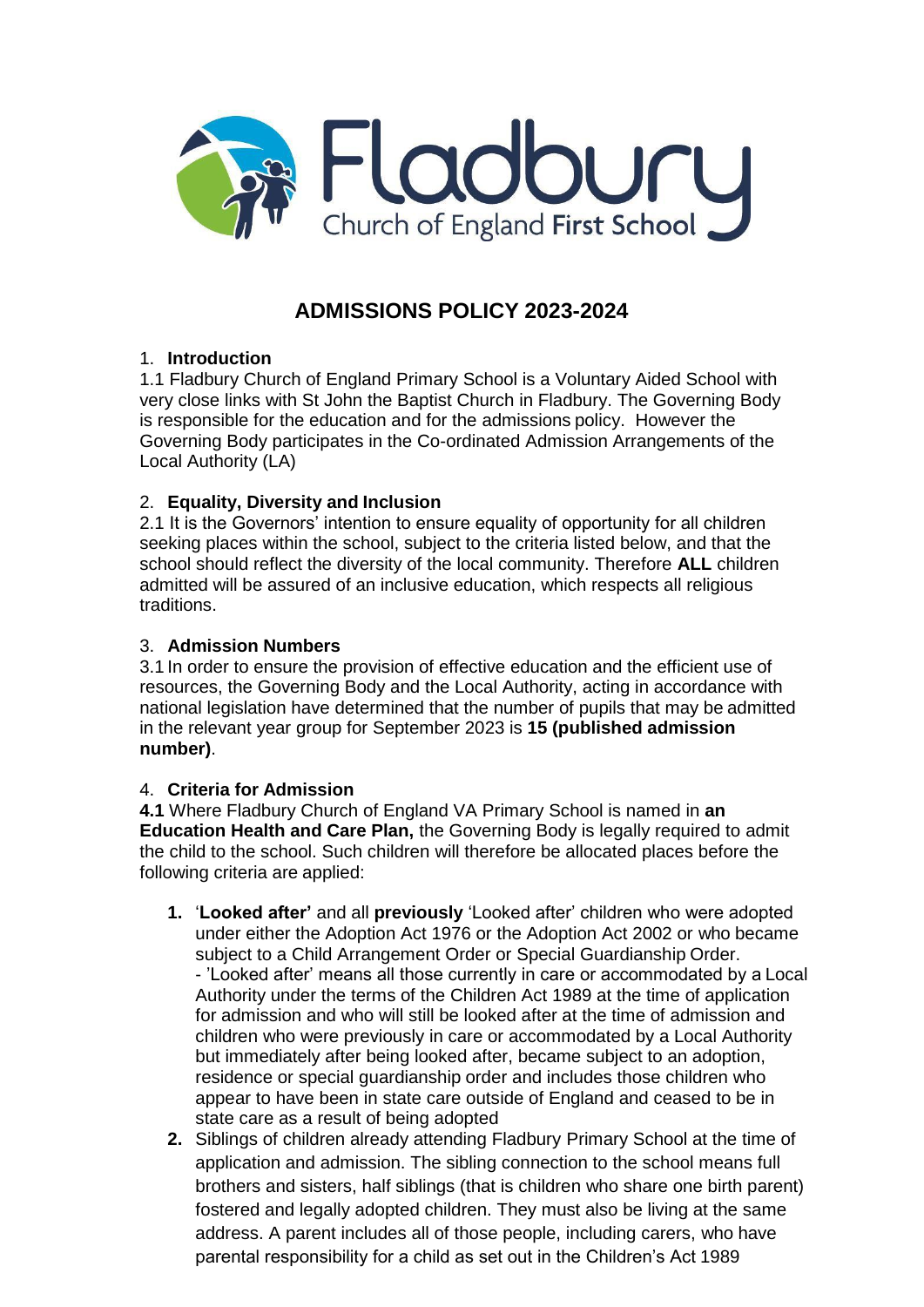- **3.** Children from **within** the catchment area of Fladbury, Lower Moor and Wyre Piddle, whose parents habitually worship at St John the Baptist Church in Fladbury or St Thomas Church in Lower Moor or St Anne's Church in Wyre Piddle.
- **4.** Children from **within** the catchment area of Fladbury, Lower Moor and Wyre Piddle, whose parents **do not** habitually worship.
- **5.** Children from **outside** the catchment area of Fladbury, Lower Moor and Wyre Piddle, whose parents habitually worship at St John the Baptist Church in Fladbury or St Thomas Church in Lower Moor or St Anne's Church in Wyre Piddle.
- **6.** Other children living outside the catchment area who live nearest to Fladbury School. This will be determined using AA Routefinder using the postcodes of both school and home address for the purposes of calculation. In the event of two or more home addresses being equidistant on AA Routefinder, exact distances will be calculated between the school gate and the home address using the shortest distance by road.
- **7.** Those who demonstrate a special need for admission (e.g. medical, social or physical circumstances) and appropriate evidence would be required including possible professional referral (e.g. from a local authority).
- **8.** In the case of over-subscription in any category, priority will be given to pupils who live nearest to the school. This will be determined by using AA Routefinder using the postcodes of both school and home address for the purposes of calculation. In the event of two or more home addresses being equidistant on AA Routefinder, exact distances will be calculated between the school gate and the home address using the shortest distance by road.
- **9.** In the event of equi-distance applicants, lots will be drawn for any available place. This lottery will be supervised by a person independent of the Governing Body.

**4.2** If the child is currently attending Fladbury Pre-School, the application must still be made for entry into the school and applicants should note it **does not** guarantee a place in our school.

# **5. Admission Notes**

Under criteria 4.3 - 4.5, a letter is required from the minister, vicar or priest, in support of the application. The Governing Body would expect regular attendance. The letter **MUST** be sent under separate cover to the school. Failure to do so will invalidate the application using these criteria.

# **6. Admission Procedure**

**6.1**The parents of **ALL** pupils, **including parents whose preference is for the catchment area school for the child's home address**, seeking a place at any First, or Primary School, within Worcestershire, are required to complete a

Worcestershire LA Common Application Form (PA1) on-line by visiting [www.worcestershire.gov.uk/schooladmissions,](http://www.worcestershire.gov.uk/schooladmissions) by the closing date (15<sup>th</sup> January 2023).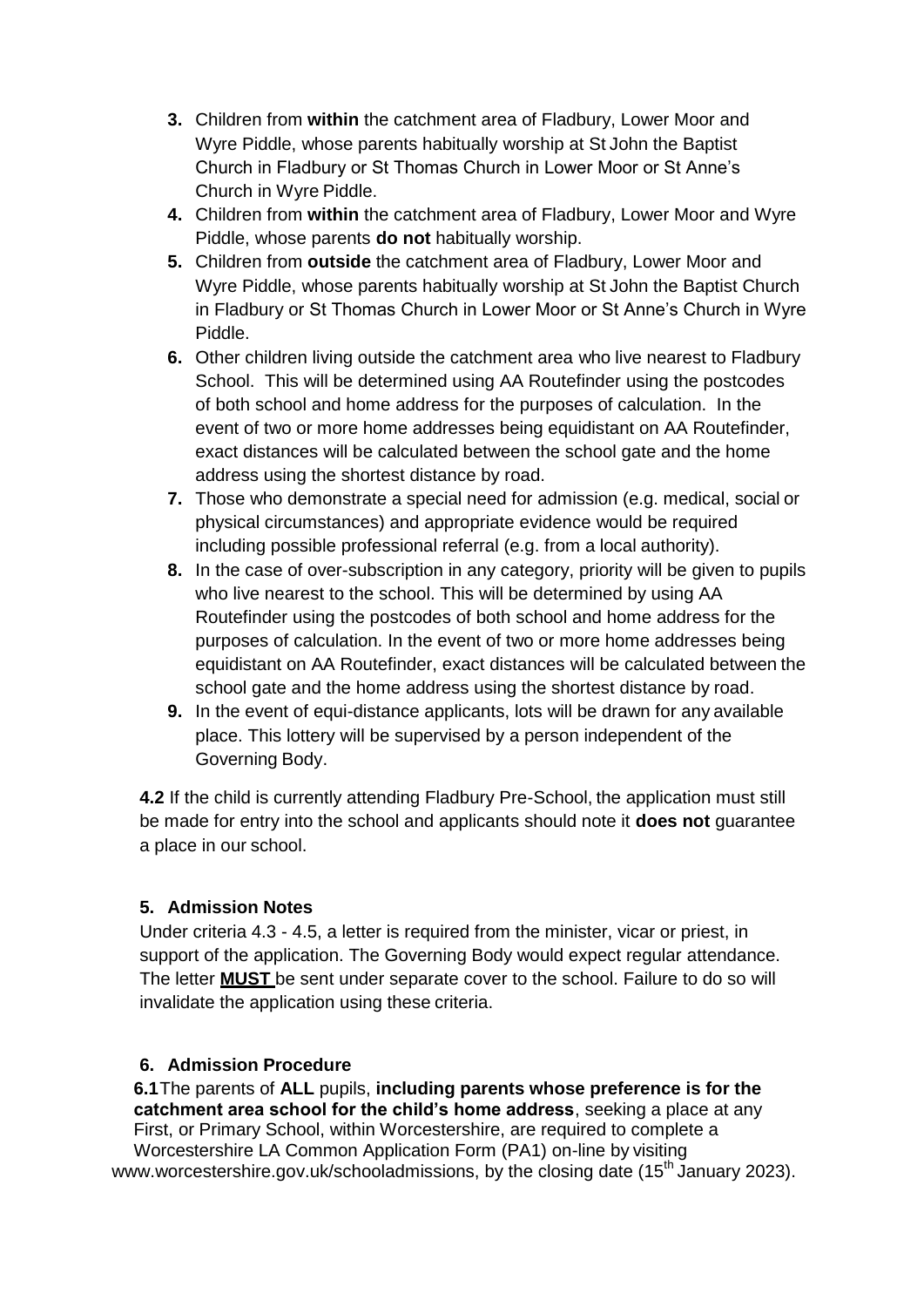**6.2**The law requires all children to start full-time education by the beginning of the term following their fifth birthday. Children who have reached their fourth birthday are entitled to a **full-time** place in a reception class from the September after their fourth birthday. Children can also access part time education if they wish to until they reach compulsory school age. The school has a phased induction period for these children.

**6.3**It is very important that applications are received no later than the closing date, 15 January 2023. **Late applications should be made directly to the Local Authority. They are always considered, though it might not be possible to allocate a place, if it is oversubscribed, because all applications will be determined in accordance with the criteria as set out in section 4 of this policy.**

**6.4**If families live outside Worcestershire and they would like to apply for a Worcestershire school, they must apply to the home LA stating the Worcestershire school of their choice.

**6.5**For normal admissions all parents will be advised by the Local Authority, on 16<sup>th</sup> April, as to whether or not a place has been allocated for their child.

**6.6**You should inform the Head Teacher and the Pupil Admissions and Transfers Section if you are withdrawing your application for any reason. The Pupil Admissions and Transfers Section and the Head Teacher must be notified immediately of any change in the child's home address.

**6.7**In the event of an application by a family with multiple births the school will endeavor to offer all the children places and make additional places if necessary.

**6.8**The school has had regard to the current DfE Statutory Schools Admissions Code ("the Code") in setting this policy. Where the Code sets out matters which "must" or "must not" be followed, this policy should be read so as to comply with these requirements. Where the Code sets out matters which "should" be followed, this policy should be read so as to comply with the requirements, unless this policy is clearly in conflict with the advice in the Code, in which case this policy takes precedence. Where any future revisions to the Code conflict with the terms of this policy, mandatory requirements of the revised Code will take precedence.

**6.9**The school accepts and adopts the LA's Fair Access Protocol for admissions for children with specific circumstances. The school will have regard to advice from the Local Admissions Forum.

**6.10** The Governing Body does not discriminate between first, second and third preference applications. All application preferences are treated equally. This means, for example, that priority is not given to a pupil on the basis that our school is his/her parents' first preference on the application form.

**6.11** The school does not rely on tests for aptitude or ability, interviews, financial circumstances, or any other family information in making decisions on pupil entry except as expressly provided for in this policy (significant reasons for admission as part of over-subscription criteria). Parents are not asked to enter into any agreements, or give expressions of willingness to enter into any agreement, as a condition of entry into the school. Proof of address may be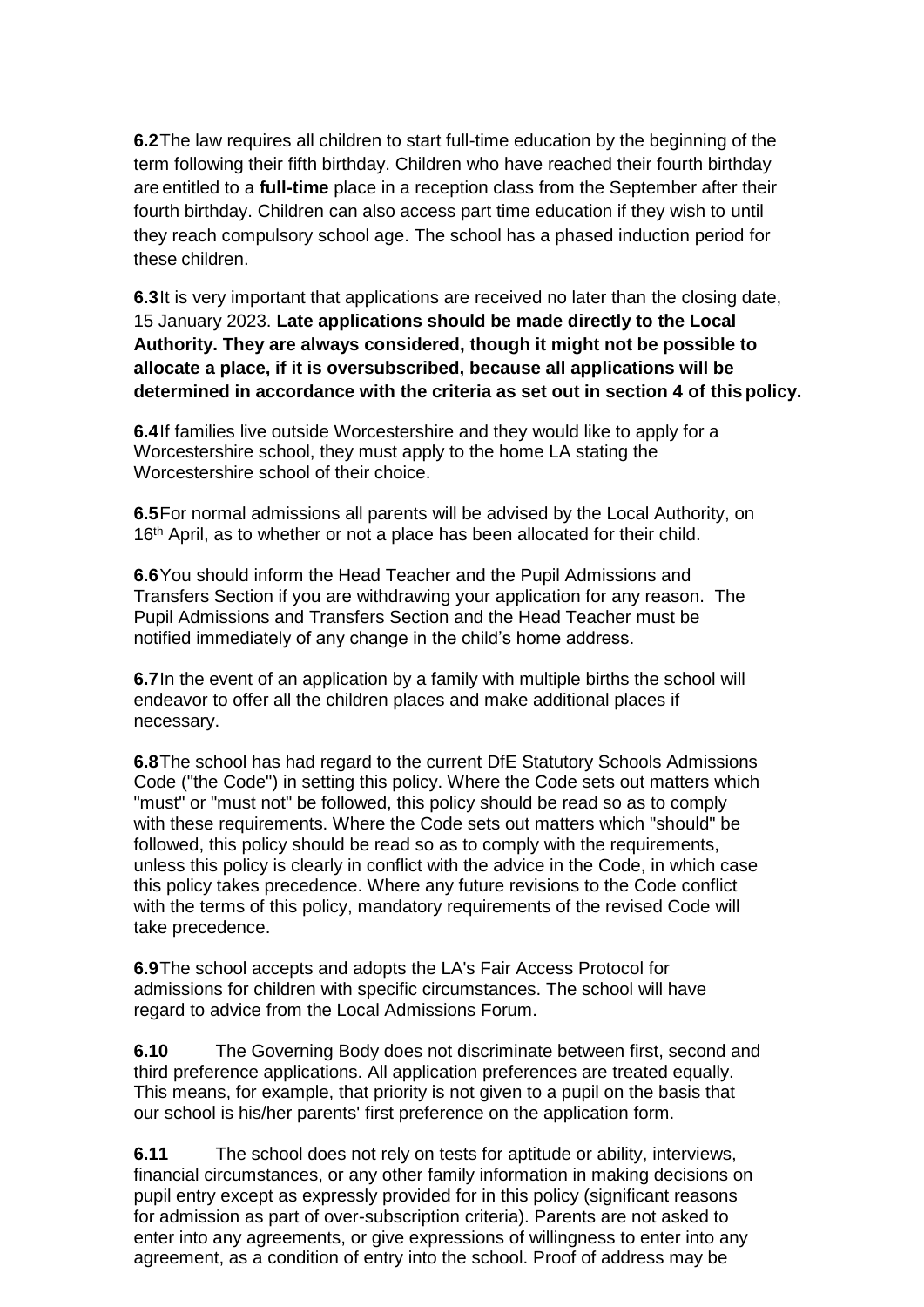asked for in connection with the application of the over-subscription criteria

**6.12** The school does have a uniform policy. However, the school does not wish parents to be discouraged from applying for a place at this school by the requirement to wear uniform. We operate a scheme for remission of the cost of items of uniform embroidered with the school logo for children eligible for free school meals, and children whose parents are entitled to the maximum level of Working Tax Credit. The scheme is administered discreetly so that no parent should be embarrassed to ask for help.

#### **APPLICATIONS FOR IN-YEAR PLACES AND THOSE OUTSIDE THE NORMAL ADMISSIONS ROUND**

**6.13** In-year applications will be co-ordinated on behalf of our school by School Admissions, for the Local Authority. The Co-ordinated Scheme can be viewed at the following link:

[https://www.worcestershire.gov.uk/downloads/download/1330/coordinated\\_schemes\\_for\\_](https://www.worcestershire.gov.uk/downloads/download/1330/coordinated_schemes_for_all_worcestershire_schools) all worcestershire schools

In dealing with such applications, the school will seek to comply with parental preference unless:

- a. Entry is sought to an infant class and the statutory infant class size restrictions would thereby be exceeded, unless a statutory exception applies.
- b. Entry is sought to any other class and the class size would exceed the PAN and the prejudice to the child caused by refusing admission is outweighed by prejudice caused to the school by admitting the child, unless a statutory exception applies. In considering the balance of prejudice, the school will have regard to the Code and to the LA's Fair Access Protocol.

Where at any one time the number of applications exceeds the number of places, vacancies will be filled by applying the over-subscription criteria applied in the normal admissions round.

#### **7. APPLICATIONS FOR ADMISSION OUTSIDE OF THE NORMAL AGE RANGE**

**7.1** Parents can also request that their child be admitted outside of their normal age group, effectively in the year group below or above their chronological age group. As Fladbury Primary School is the admissions authority of the school, we must make the decision based on the circumstances of each case and the Governors and head teacher will reach the final decision. This will involve the head teacher completing an educational assessment to determine whether or not it is appropriate for the individual child to delay or accelerate their entry into school and be taught outside of their chronological age group. The decision will be made on the basis of the circumstances of each case and in the best interests of the child concerned. This will include taking account of the parents' views; information about the child's academic, social and emotional development; where relevant, their medical history and the views of a medical professional; whether they have previously been educated out of their normal age group; and whether they may naturally have fallen into a lower age group if it were not for being born prematurely.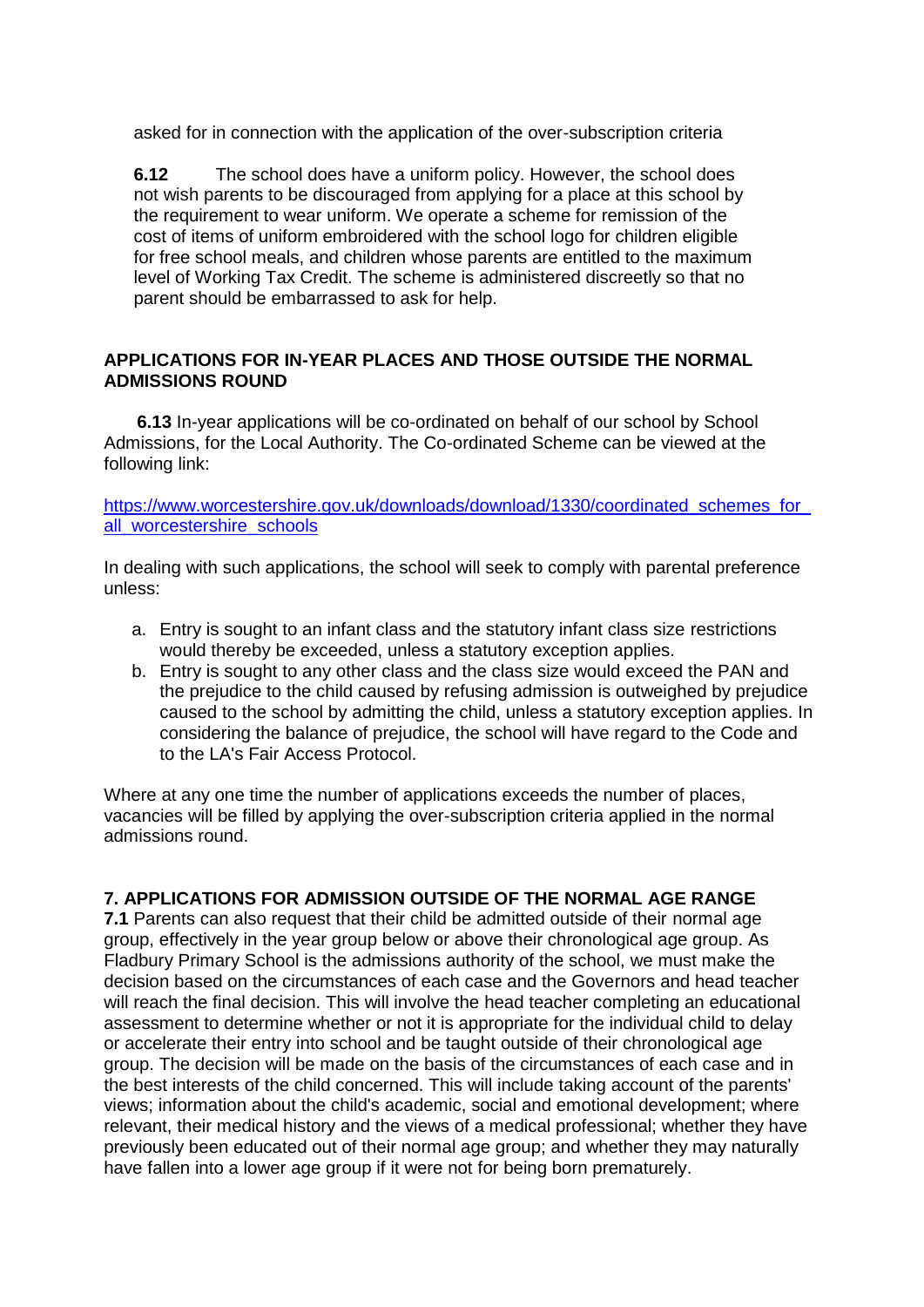When informing parents of our decision on the year group the child should be admitted to, we will set out clearly the reasons for our decision. Where we agree to parents' request for their child to be admitted out of their normal age group and, as a consequence of that decision, the child will be admitted to a relevant age group (i.e. the age group to which pupils are normally admitted to the school) the local authority and admission authority will process the application as part of the main admissions round, unless the parental request is made too late for this to be possible, and on the basis of their determined admission arrangements only, including the application of oversubscription criteria where applicable. **We will not** give the application lower priority on the basis that the child is being admitted out of their normal age group.

**7.2** All parents have a statutory right to appeal against the refusal of a place at a school for which they have applied. This right does not apply if they are offered a place at the school but it is not in their preferred age group.

## **8 Deferred Entry**

Deferred entries can be discussed with the school but an allocated place must be taken up within the academic year of the application. Parents of children with a date of birth in the summer term wishing to start school in the September AFTER their fifth birthday, can determine whether they want to apply for a place in the Reception year or in Year 1

#### **9 Waiting List**

9.1 The School operates a waiting list system for entry into the Reception Class at the start of an academic year. The waiting list opens from the date when places are offered. A child may be placed on this waiting list by contacting the school office. This waiting list closes 31st December of the year in which the children start school each year. Thereafter, a fresh waiting list is established and operates in the same way as waiting lists for other classes. Parents wishing to place a child on this fresh waiting list must re-apply to the school office.

9.2 The school also operates a waiting list system for Years 1 to 6. Where an application for admission to Years 1 to 6 is refused a child may be placed on the waiting list for that class by contacting the school office.

9.3 On any waiting list children will be ranked according to the admissions oversubscription criteria (see above). Priority on a waiting list is not given to children on the basis of the date their names were added to the waiting list. The school can tell parents at any time where their child is ranked on a waiting list but cannot give any indication of the likelihood of being offered a place. Positions on waiting lists are always subject to change if a child with a higher priority according to the oversubscription criteria joins the waiting list or if the circumstances of a child already on the waiting list change. There is no formal appeal against a ranking on a waiting list, but the school is willing to discuss a child's position on the list against the oversubscription criteria so as to satisfy itself that the position allotted is correct.

9.4 As a place becomes available, the vacancy will be filled by an offer to the child at the top of the waiting list. Where places fail to be allocated by ballot, a fresh ballot will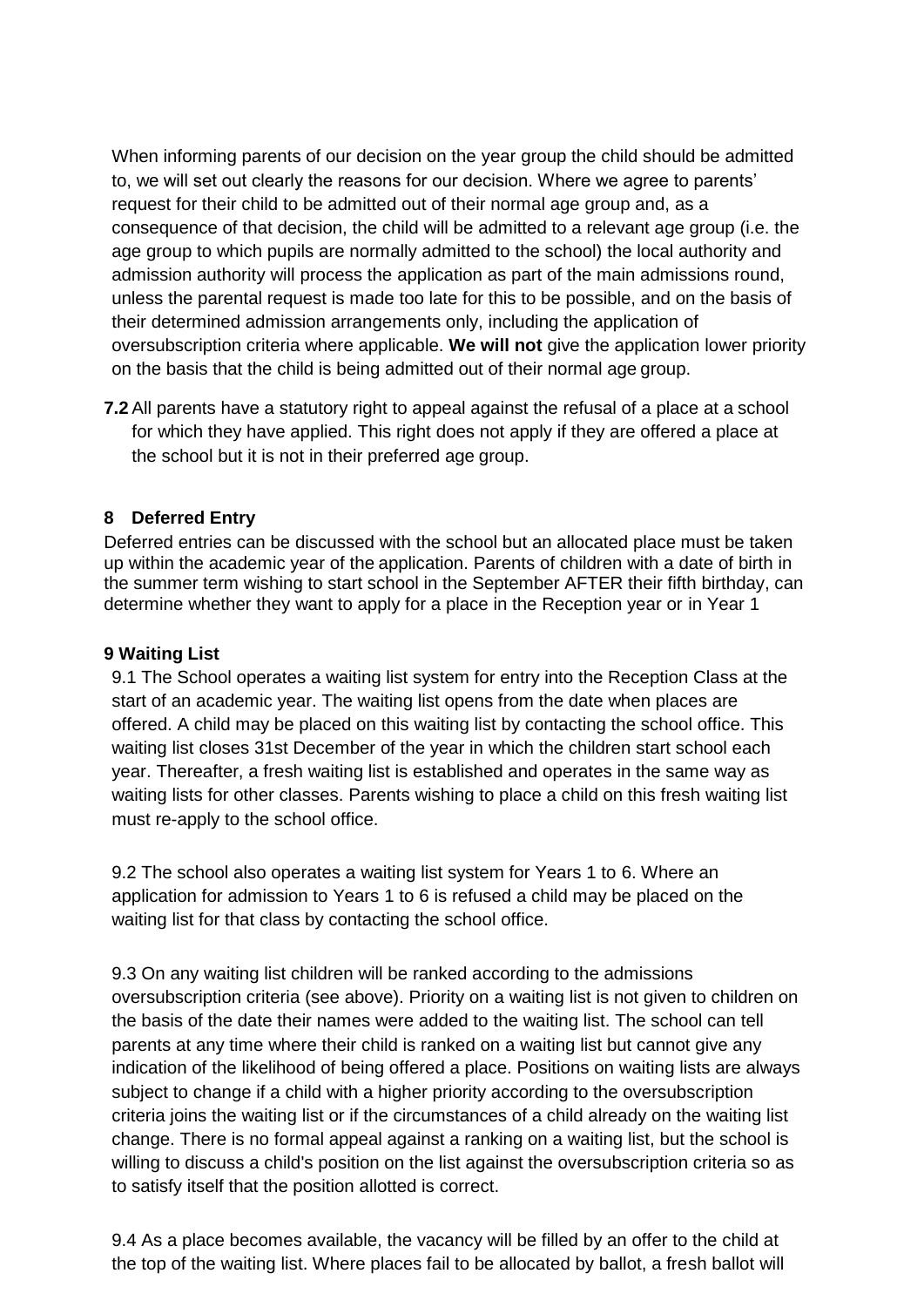be held at the time the vacancy comes to be allocated. Places offered from a waiting list should be accepted within 5 working days or it will be offered to the child next on the list (or drawn by fresh ballot).

9.5 Unless other arrangements with the school are agreed (and subject to any right to deferred entry set out in the Code) any child offered a place from a waiting list should join the school within 20 school days or the place may be lost.

#### **10. Right to appeal**

If parents are refused a place for their child at the school, they have the right to appeal to an independent appeal panel in accordance with the School Standard and Framework Act 1998. Appeals should be made, in the first instance, in writing, to the Chair of Governors, c/o the school within 20 days of receiving notification. The Chair will set in motion the procedure for convening an appeal panel. If this panel decides that a child should be offered a place at the school, then the child will be admitted. The procedure is as follows:

| When a parent contacts the school indicating they would like to appeal against the decision of the |                                                                               |                     |
|----------------------------------------------------------------------------------------------------|-------------------------------------------------------------------------------|---------------------|
| School not to award a place:                                                                       |                                                                               |                     |
| <b>Step</b>                                                                                        | Action                                                                        | Person              |
|                                                                                                    |                                                                               | Responsible         |
| $\mathbf 1$                                                                                        | Families not prioritised under the admissions criteria are informed that we   | Mrs Edwards         |
|                                                                                                    | are full and what the relevant appeal process is.                             |                     |
| $\overline{2}$                                                                                     | Record the child's name on the waiting list in the admissions file            | Mrs Edwards         |
| $\overline{3}$                                                                                     | Parents write a letter to the Chair of Governors Mrs Sue Johnston             | Parents             |
|                                                                                                    | setting out their case for appeal                                             |                     |
| $\overline{4}$                                                                                     | Chair of Governors contacts clerk to governors who:                           | Mrs Sue             |
|                                                                                                    | 1. Informs the school office so that they can start an individual             | Johnston            |
|                                                                                                    | appeals file in which copies of all relevant documentation is                 | Chair of            |
|                                                                                                    | collected                                                                     | Governors/Mrs       |
|                                                                                                    | 2. Acknowledgement of receipt of the appeal request, an outline of            | <b>Marlow Clerk</b> |
|                                                                                                    | the process and a copy of the school's admissions policy is                   | to the              |
|                                                                                                    | sent to parents by return of post                                             | Governors           |
| 5                                                                                                  | On completion of step 4 parents are notified in writing of the location, time | Independently       |
|                                                                                                    | and date of hearing.                                                          | managed             |
| 6                                                                                                  | Hearing occurs                                                                | Independently       |
|                                                                                                    |                                                                               | managed             |
| $\overline{7}$                                                                                     | Details of appeal logged in admissions file recording                         | Mrs Edwards         |
|                                                                                                    | 1. Date                                                                       |                     |
|                                                                                                    | 2. Name of child and details                                                  |                     |
|                                                                                                    | 3. Panel members and clerk                                                    |                     |
|                                                                                                    | 4. Outcome with reasons                                                       |                     |
| 8                                                                                                  | Letter of outcome setting out reasons for the decision is sent to the         | Independently       |
|                                                                                                    | parents the day following the hearing.                                        | managed             |
|                                                                                                    | If appeal is unsuccessful the child's name is retained on the waiting list    |                     |
| 9                                                                                                  | Individual appeal file retained for one full year and then destroyed          | Mrs Edwards         |